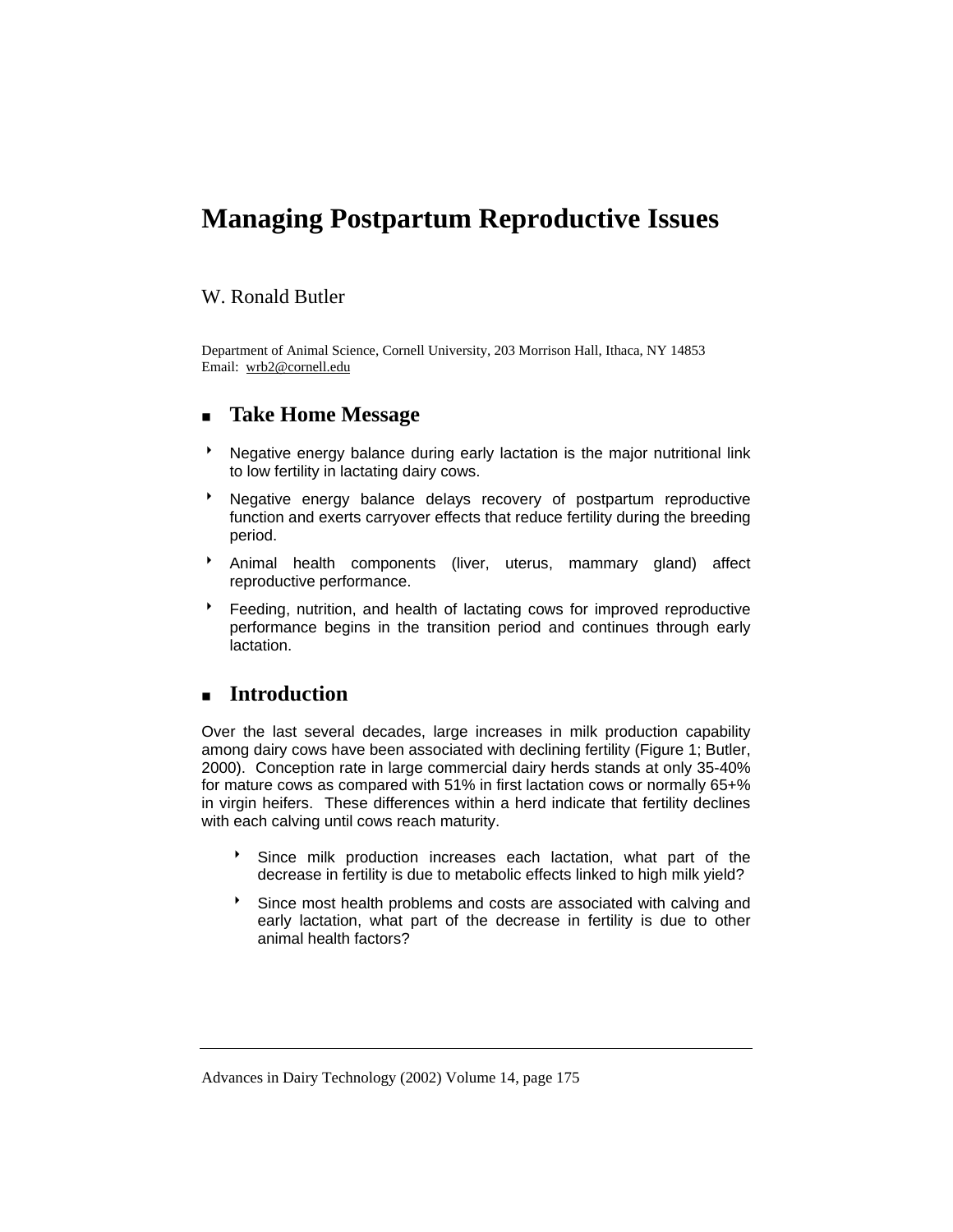

# **Milk Production and Fertility in Dairy Cows**



The onset of lactation is associated with a prolonged period of negative energy balance (NEBAL) during which energy intake lags behind the energy requirements of rapidly increasing milk production. Depending upon the length of the elective waiting period, many cows may still be in NEBAL at first breeding. With regard to fertility to AI, there is a very positive association between conception rate and early commencement of postpartum ovulatory cycles (Butler, 2001). Conception rate increases with successive cycles and this probably is related to improvement in progesterone profiles during early postpartum cycles (Lucy and Crooker, 2001). Together these important relationships have focused concern on the NEBAL condition controlling the timing of first postpartum ovulation.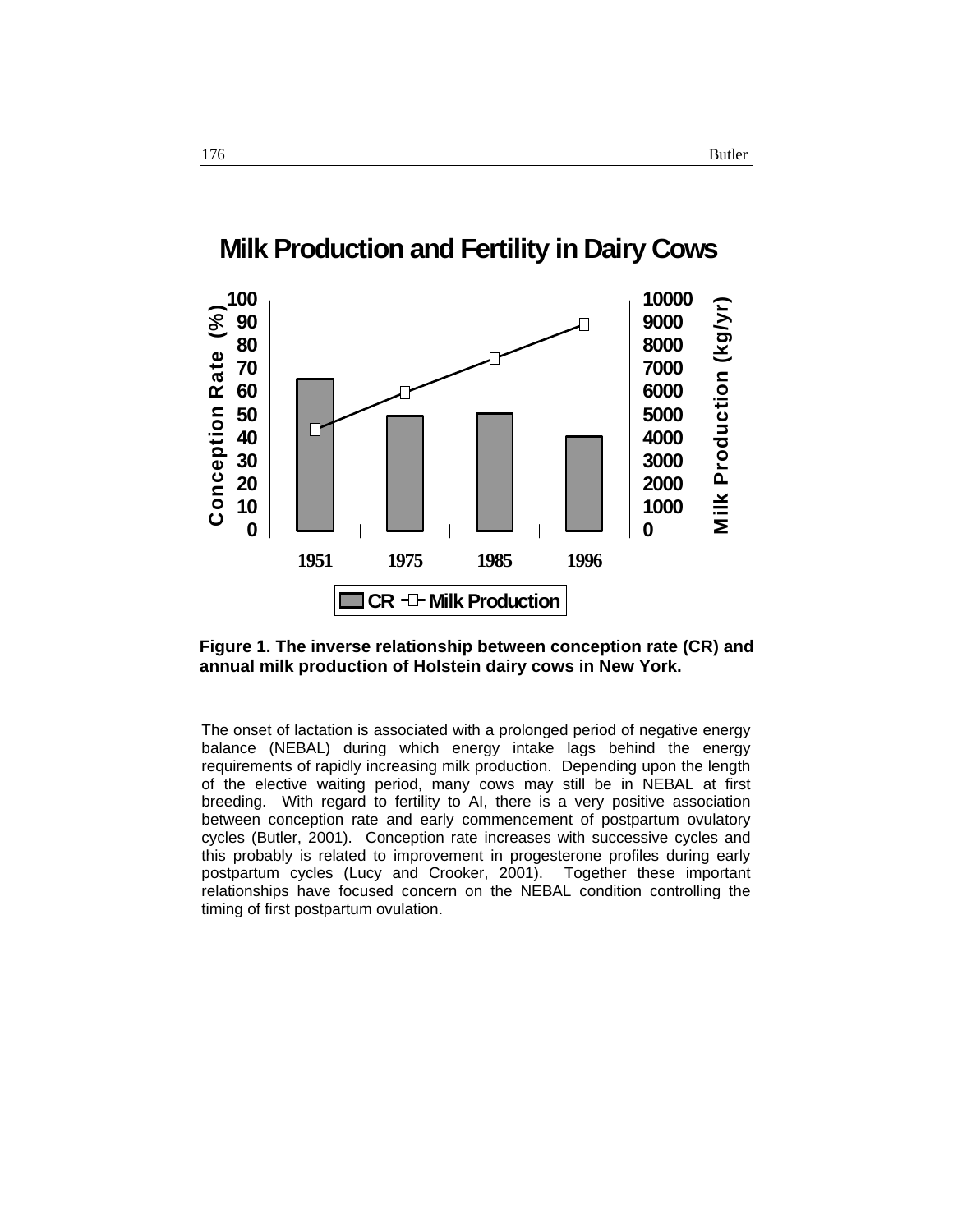# **Resumption of Ovulation in Postpartum Cows**

In considering what factors may affect the ability of cows to become pregnant again in early lactation, it is important to understand that all the organs associated with reproduction must recover from pregnancy and parturition:

## **Ovary**

- \* Re-establishment of full follicular development with ovulation.
- Healthy oocyte and strongly functional corpus luteum- progesterone.

**Hypothalamus/pituitary gland** (Gonadotropins – LH & FSH).

**Uterus** – Complete involution and lack of inflammation.

**Liver** – Supports heavy metabolic load (Gluconeogenesis, fatty acid oxidation, insulin-like growth factor-I production).

The recovery of each of these tissue functions is negatively influenced by NEBAL (Butler, 2001). NEBAL acting perhaps through the combined metabolic signaling of low blood glucose and insulin concentrations along with elevated nonesterified fatty acids (NEFA) delays increases in gonadotropin (LH and FSH) pulses necessary for stimulation of ovarian follicles (Figure 2). Low blood insulin concentrations are also responsible for low IGF-I production from the liver, which together reduces responsiveness of the ovary to gonadotropins. Low or delayed production of ovarian steroids, estradiol from follicles and progesterone after ovulation, slows the rate of involution and recovery of normal uterine function. By way of these various interactions, NEBAL shifts the course of postpartum ovarian activity and strongly influences the resumption of ovulatory cycles. At least one large follicle develops on the ovaries in all cows by 6-8 days postpartum. What is different among cows is that this first large follicle has three outcomes which determine the variation among cows in days to first ovulation as shown in Table 1. More detailed description of the regulation of postpartum ovulation is reviewed elsewhere (Beam and Butler, 1999).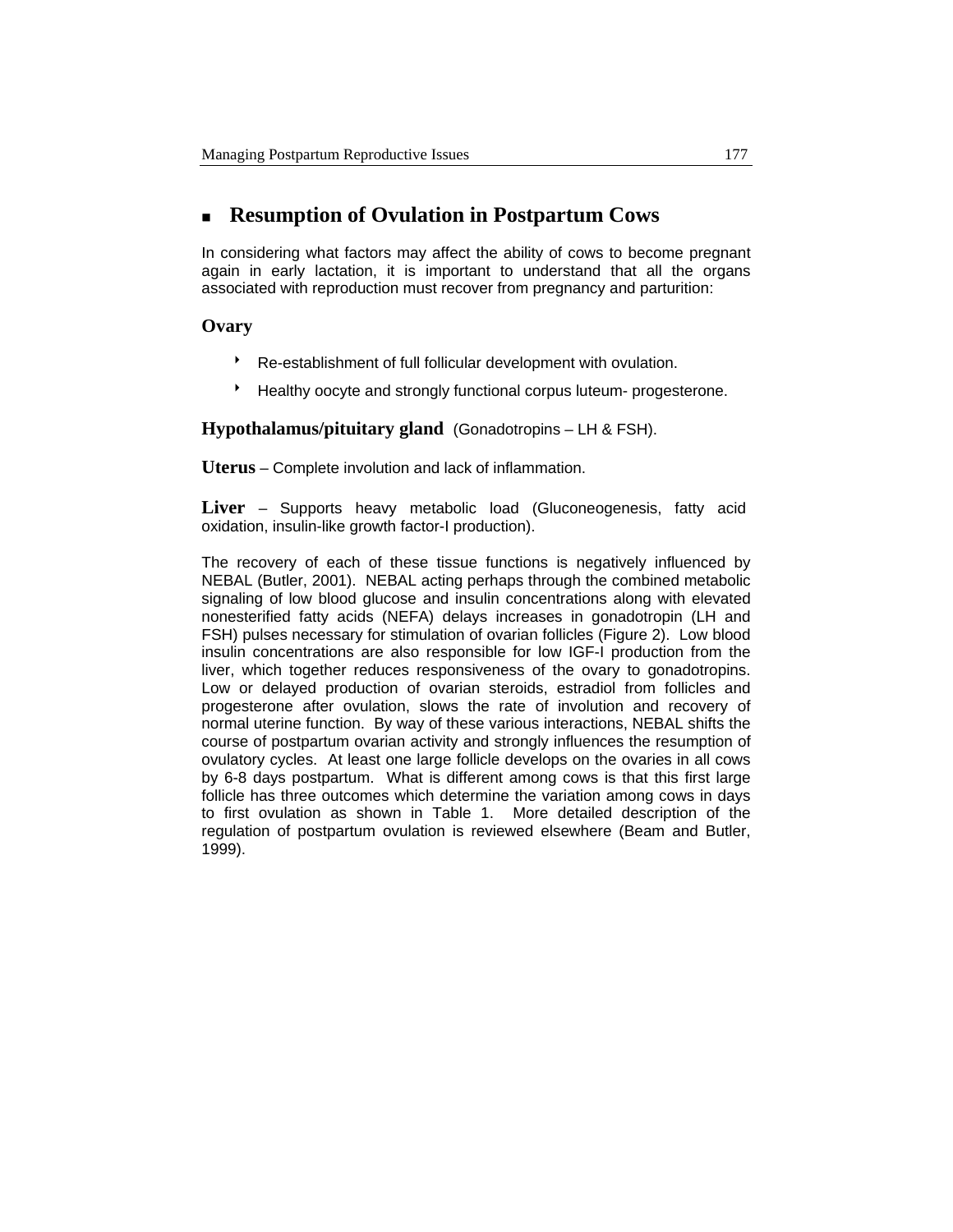



**Figure 2. Negative energy balance inhibits recovery of the reproductive system after parturition.** 

**Table 1. Onset of postpartum ovarian follicular activity and first ovulation.** 

| <b>Outcome</b>            | <b>Incidence</b> | <b>Days to Ovulation</b> |
|---------------------------|------------------|--------------------------|
| Ovulation                 | 45%              | 20                       |
| <b>Regression/Atresia</b> | 35%              | 51                       |
| Cystic                    | 20%              | 48                       |

Beginning about one week before calving, feed intake declines resulting in NEBAL that will worsen over the next 2-3 weeks with the onset of lactation and reach its lowest point (nadir) about two weeks postpartum. NEBAL results in mobilization of body fat and release of NEFA into the blood. The variation in the degree of NEBAL among individual cows is explained largely by differences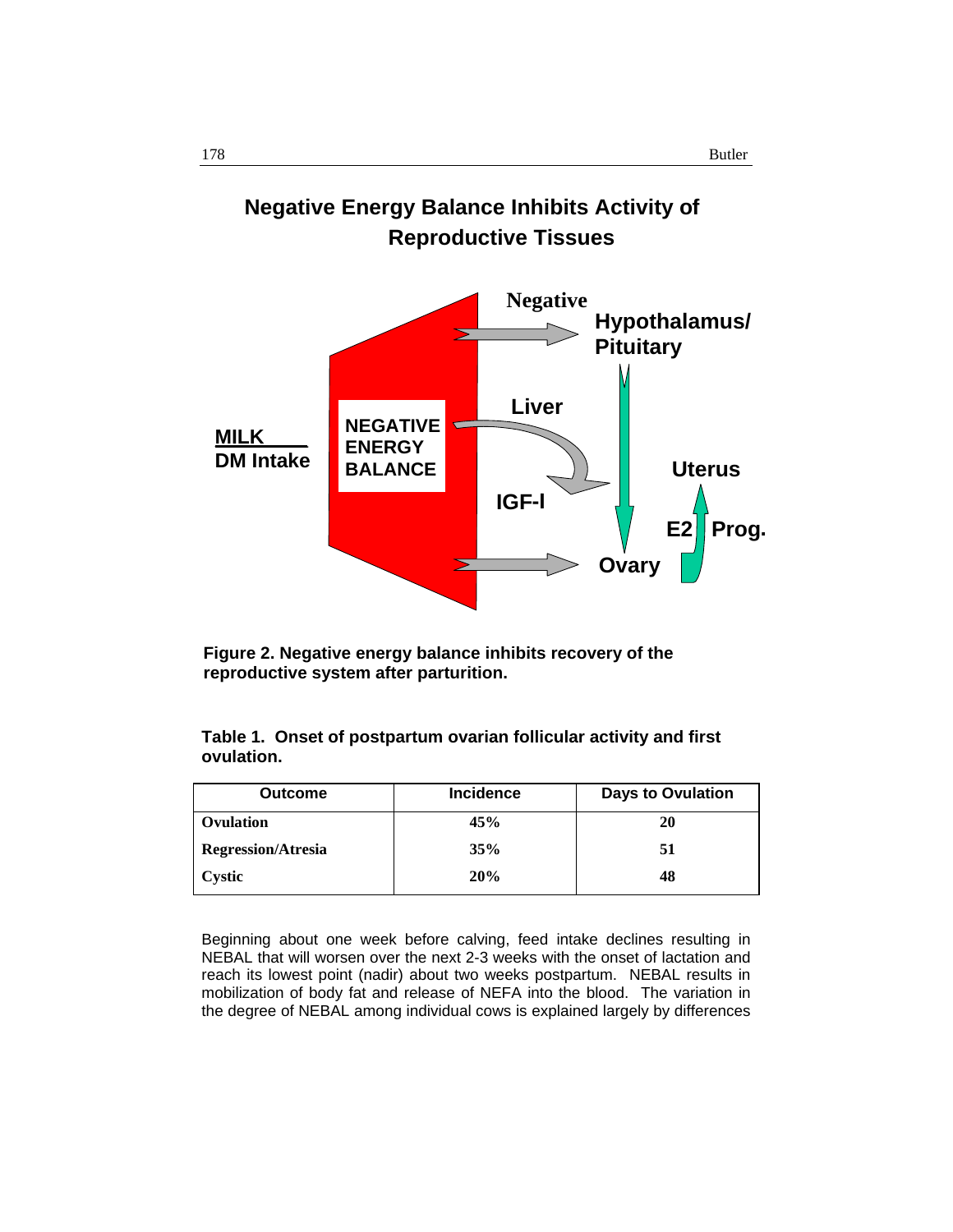in energy intake rather than milk yield (Villa-Godoy et al., 1988). Increasing body condition score (BCS) is a major cow factor causing decreased dietary intake during the close-up dry period approaching calving. Metabolic adaptations to the emerging NEBAL surrounding the onset of lactation are both dynamic and complex with the condition changing daily throughout the transition period. Maintaining energy intake to minimize NEBAL is a major aspect of nutritional modulation of the recovery of the reproductive system.

# **Carryover Effects of Early NEBAL on Fertility**

Monitoring NEBAL in dairy herds is done by observing changes in BCS. Greater NEBAL/BCS loss during the first 30 days postpartum delays first ovulation (Figure 3). Significant numbers of cows (28-50%) remain anovulatory beyond 50 days of lactation and into the breeding period (Staples et al., 1990; Stevenson, 2001). Obviously, cows that fail to resume ovulatory cycles are infertile, but even cows with delayed first ovulation will lack the benefit of multiple ovarian cycles and will express lower fertility to insemination. There is strong agreement among many studies that conception rate decreases with increased BCS loss. For example, conception rate decreases about 10%/0.5 unit BCS loss (see review by Butler, 2001). Cows remaining anovulatory after 50 days of lactation will have a higher risk of not becoming pregnant during lactation and, therefore, of being culled (Figure 4).



#### **BCS Loss during 30 DIM vs. Ovulation PP**

**Figure 3. Body condition score loss delays first ovulation in lactating dairy cows.**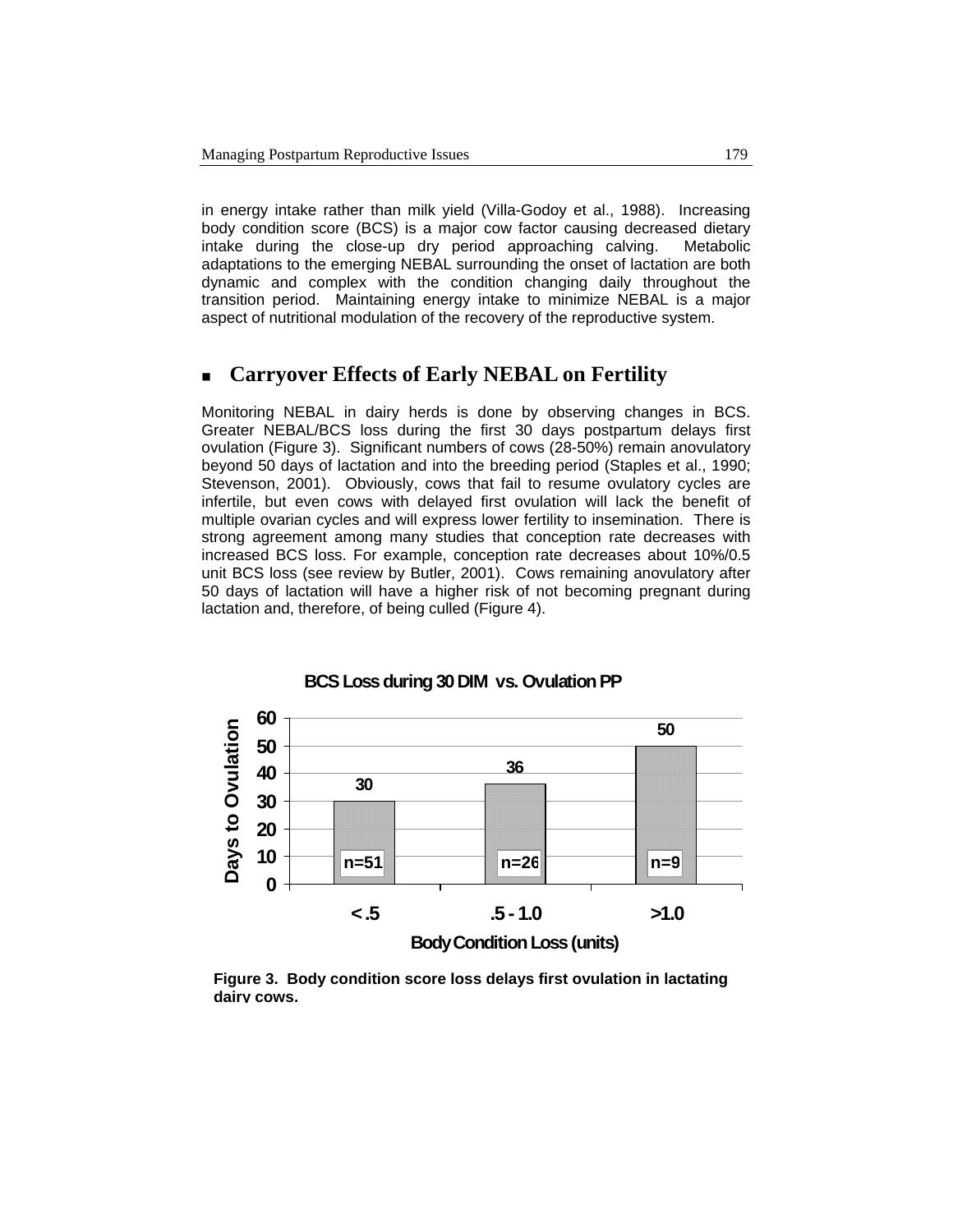

**Figure 4. Delayed first ovulation until after 50 days in milk decreases pregnancy rate during lactation.** 

Progesterone is essential for pregnancy after breeding and must be present in blood in adequate amounts to support embryo development and survival (Butler, 2001). The levels of progesterone increase over the first three ovulatory cycles in postpartum cows with less improvement in cows with greater NEBAL (Villa-Godoy et al., 1988). Lower progesterone levels normally observed in high producing cows probably also reflects increased metabolism by the liver (Lucy and Crooker, 2001). The initial critical period for optimum progesterone influence appears to be days 5-7 after insemination (Butler et al., 1996), but research attempts at progesterone supplementation after insemination have had mixed success.

Another possible carryover effect of early NEBAL may be that oocytes are imprinted by deleterious conditions within the follicle during their development over a period of 60-80 days. Severe NEBAL impaired oocyte developmental competence at 80-120 days of lactation suggesting toxic effects of high periparturient NEFA concentrations (Kruip et al., 2001). While these results support concerns about early NEBAL affecting oocytes, results of another study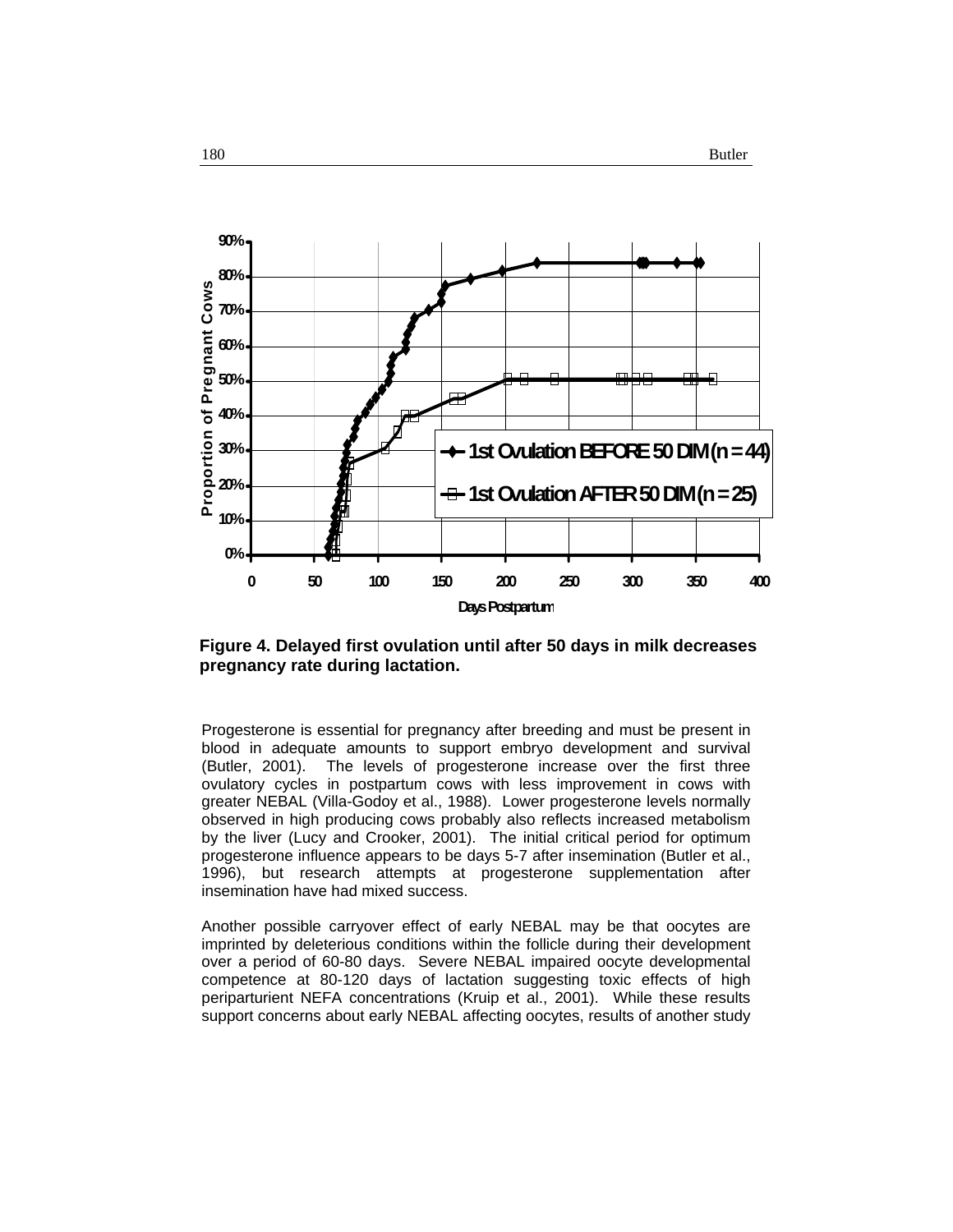showed that early embryo development is compromised even later during midlactation by the ongoing metabolic effects associated with low BCS (<2.5; Snijders et al., 2000). Therefore, the results of these and other studies on oocyte quality (Gwazdauskas et al., 2000) indicate some detrimental impact of NEBAL on oocyte competence for embryo development, but it is unclear whether such effects are only limited to follicular development during early lactation or are manifested more continuously during high milk yield.

In summary, NEBAL early during lactation exerts delayed carryover consequences on fertility during the breeding period. These effects include reduced or sub-optimum levels of progesterone in blood that influence fertility through alteration of uterine function and inadequate rate of early embryo development. In addition, NEBAL may detrimentally impact the oocyte that is released after ovulation. Reducing NEBAL is beneficial, but very difficult to achieve in cows being managed for high milk yield. Supplemental dietary fats have been proposed as a means to increase dietary energy density during a period of low intake, but have generally been unsuccessful (Staples et al., 1998). Maintaining dietary intake during the transition period is most important.

# **Animal Health Factors Related to Fertility**

### **Liver**

During NEBAL, mobilization of body fat as NEFA results in accumulation of triglycerides in the the liver that can impair some important functions such as glucose synthesis (Overton, 2001). Ketone levels in blood are also increased. Both hepatic triglyceride accumulation and increased blood ketones are associated with delayed first postpartum ovulation, but the link is unclear. Regardless, managing the transition cow to reduce fat mobilization and to increase metabolism of NEFA for improved metabolic health also benefits the recovery of ovarian activity after calving. A WIN-WIN situation!

## **Uterine Health**

Retained placenta or calving conditions resulting in uterine infection or endometritis that persists can compromise fertility later during breeding (Jorritsma et al., 2000).

## **Mastitis and Fertility**

Both sub-clinical and clinical mastitis during early lactation will decrease fertility (Schrick et al., 2001). The most detrimental situation was for cows with longterm sub-clinical infection that subsequently became clinical and resulted in an average of 196 days open.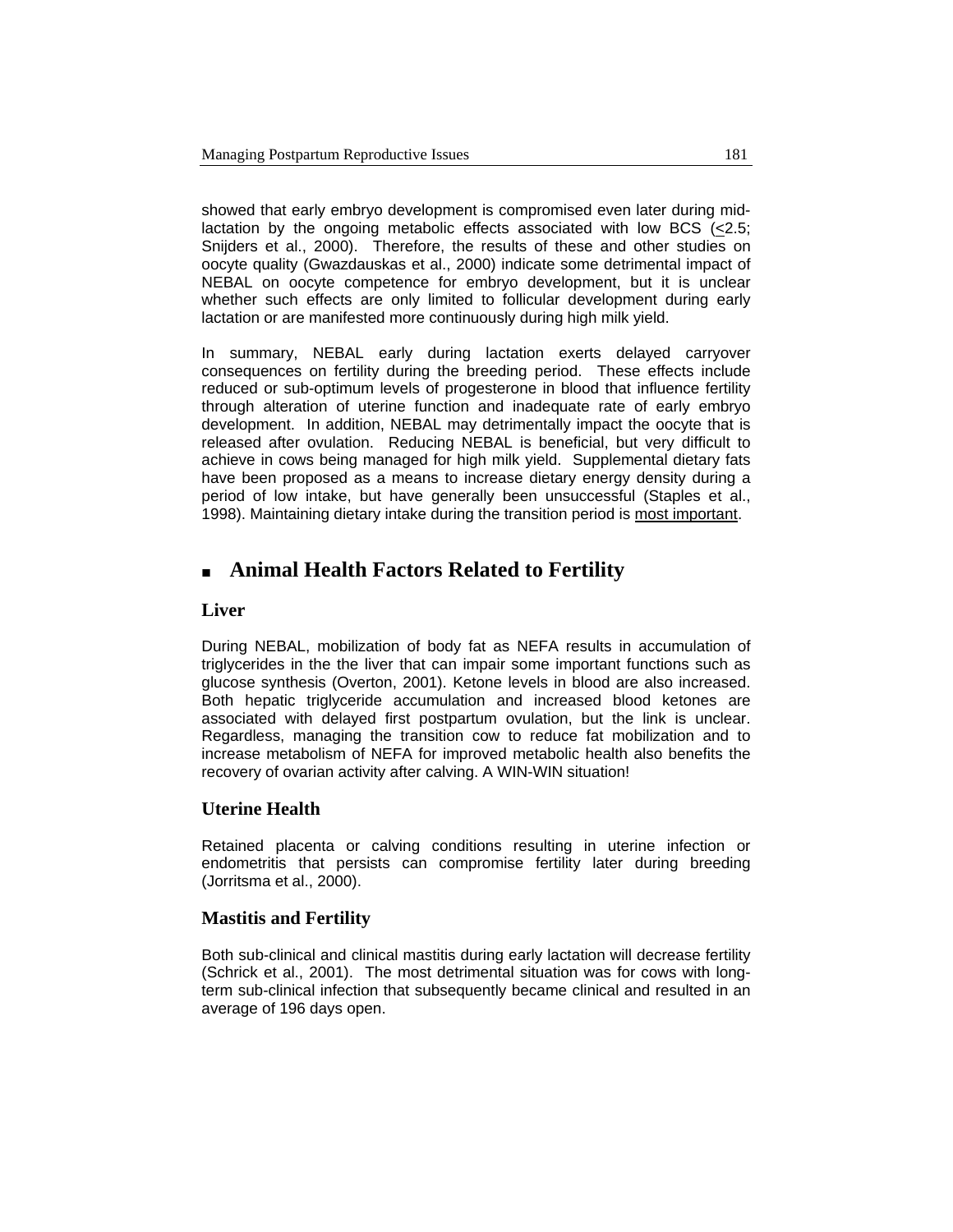## **Goals for managing postpartum reproductive issues**

Maintain energy intake through the prepartum period to calving and increase intake rapidly thereafter.

- \* reduces NEBAL and the detrimental effects on coordinated ovarian and liver function
- reduces BCS loss, effects of NEFA on oocytes and liver, and delay to first ovulation

Maintain good uterine health during and after parturition.

clean calving environment to minimize uterine infection that can reduce fertility later

Maintain all "other/udder" health characteristics and avoid infections.

**EXECT** inflammatory cytokines on CL lifespan, fever, embryo loss

## **References**

- Beam, S. W. and W. R. Butler. 1999. Effects of energy balance on follicular development and first ovulation in postpartum dairy cows. J. Reprod. Fertil. Supplement 54:411-424.
- Butler, W. R. (2000). Nutritional interactions with reproductive performance in dairy cattle. Anim. Reprod. Sci. 60:449-457.
- Butler, W. R. (2001). Nutritional effects on resumption of ovarian cyclicity and conception rate in postpartum dairy cows. Animal Science Occasional Publication No. 26:133-145.
- Butler, W. R., J. J. Calaman, and S. W. Beam (1996). Plasma and milk urea nitrogen in relation to pregnancy rate in lactating dairy cattle. J. Anim. Sci. 74:858-865.
- Gwazdauskas, F. C., K. W. Kendrick, A. W. Pryor, and D. T. Baird (2000). Impact of follicular aspiration on folliculogenesis as influenced by dietary energy and stage of lactation. J. Dairy Sci. 83:1625-1634.
- Jorritsma, R., H. Jorritsma, Y. H. Schukken, and G. H. Wentink (2000). Relationships between fatty liver and fertility and some periparturient diseases in commercial Dutch dairy herds. Theriogenology 54:1065- 1074.
- Kruip, T. A. M., T. Wensing, and P. L. A. M. Vos (2001). Characteristics of abnormal puerperium in dairy cattle and the rationale for common treatments. Animal Science Occasional Publication No. 26:63-79.
- Lucy, M. C. and B. A. Crooker (2001). Physiological and genetic differences between low and high index dairy cows. Animal Science Occasional Publication No. 26:223-236.
- Overton, T.R. (2001). Healthy livers make healthy cows. Advances in Dairy Technology 13:169-180.